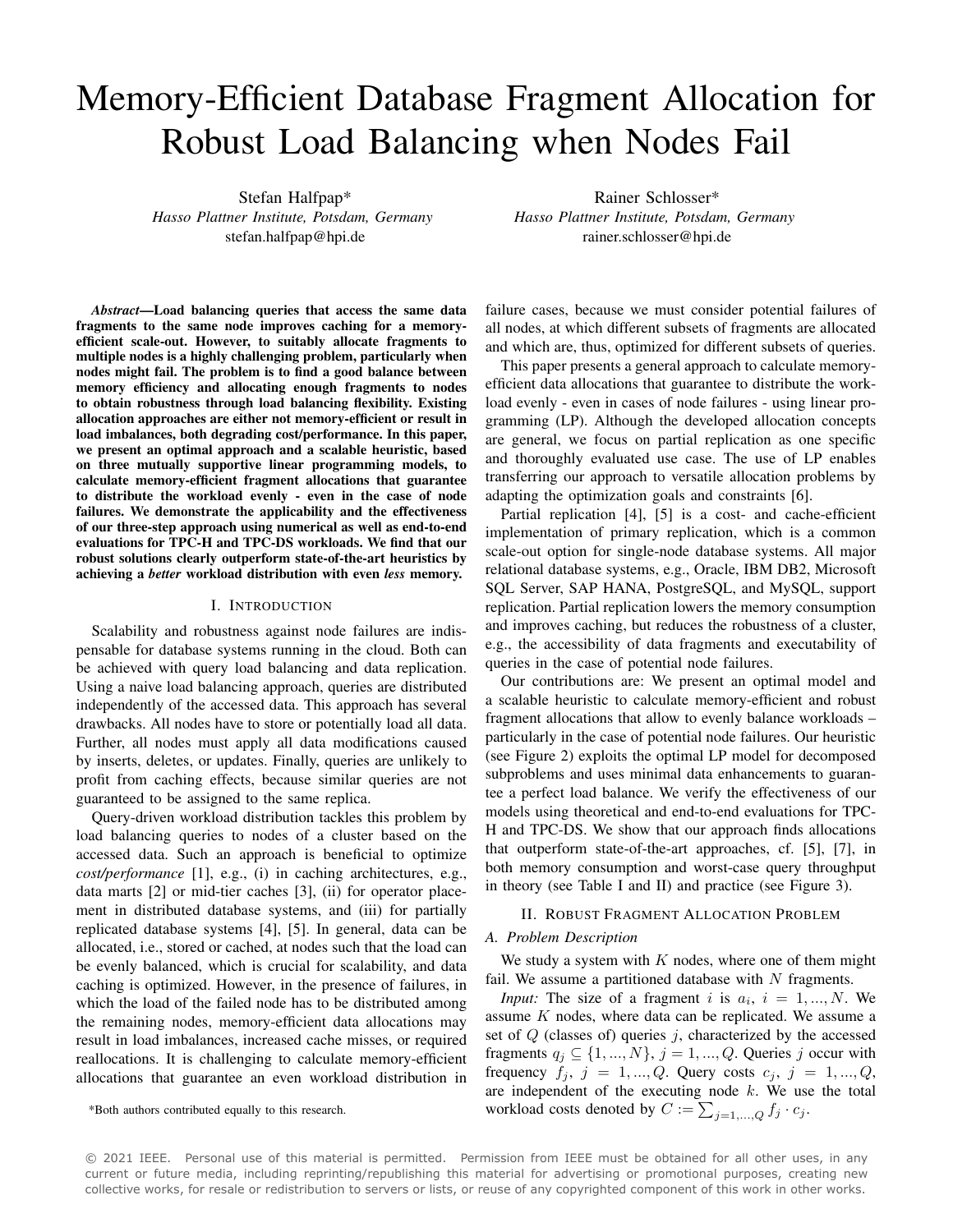

Fig. 1. Robust fragment allocation: compensating potential node failures by enabling different workload distributions. Illustration for  $K = 6$  nodes, a regular workload limit  $L^* = 1/6$  and a guaranteed worst-case workload limit (denoted by  $L_{\text{max}}^{(-)*}$ ) of 1/5. The total replication factor (denoted by  $W/V$ ) is 2.8.

*Controls:* We use the following decision variables to decide (i) at which node to allocate which fragments and (ii) which query is executed on which node to which extent.  $x_{i,k} \in \{0,1\}, i = 1, ..., N, k = 1, ..., K$ , is allowed to be zero or one, indicating whether fragment  $i$  is allocated to node  $k$ (1) or not (0).  $y_{j,k} \in \{0,1\}$ ,  $j = 1, ..., Q$ ,  $k = 1, ..., K$ , is allowed to be zero or one, indicating whether query  $j$  can run on node k (1) or not (0).  $z_{j,k} \in [0,1], j = 1, ..., Q$ ,  $k = 1, ..., K$ , is indicating the workload share of query j executed on node k. Further, by  $W/V$ , we denote the *replication factor*, where the total amount of allocated data  $W := \sum_{i=1,\dots,N, k=1,\dots,K} x_{i,k} \cdot a_i$  is normalized by the amount of relevant data  $V := \sum_{i \in \bigcup_{j=1,...,Q: f_j > 0} \{q_j\}} a_i$ .

*Constraints:* We have the following constraints: A query j can only be executed on node  $k$  if all relevant fragments are stored at node  $k$ . If all  $K$  nodes work, each node's load has to be  $1/K$ . If a node fails, it has to be possible to evenly balance the workload between all active nodes  $(K - 1)$ .

*Objective: We seek to minimize the total amount of allocated data for a feasible workload distribution. Data has to be placed on multiple nodes such that all queries are still executable in failure cases without overloading single nodes.*

For an example with  $N=10$  fragments and  $Q=5$  queries, Figure 1 illustrates the solution for  $K = 6$  nodes (lower part). The table below each node  $k, k = 1, ..., 6$ , specifies the query shares  $z_{i,k}$  without a node failure (column  $\varnothing$ ) and the query shares for each single node failure (columns 1 - 6).

## *B. Robust State-of-the-Art Heuristics*

(i) Greedy Approach [5]. For allocations that do not base on LP, Rabl and Jacobson propose a *greedy* approach to complement a risk-neutral solution to a robust one: Queries are sorted by the size of the fragments they access in descending order. If a query is already executable by multiple nodes, nothing has to be done. Otherwise, the query is assigned to the node with the largest fragment overlap of already assigned queries, considering only the nodes that cannot already execute the query. The thereby added load of redundant query assignments in potential failure cases is not taken into account.

The load balancing among nodes may be *highly skewed* in failure cases. To an extreme, a single node must take over the entire workload of the failed node and cannot pass anything of its regular workload to other nodes.

(ii) Chaining Approach [7]. Allocations that *guarantee* an *even* workload distribution in failure cases can be constructed by applying the *chained declustering* strategy to a risk-neutral solution: Nodes are chained, forming a ring. The successor of each node is its backup. In addition to the fragments of the basic allocation, each (backup) node gets assigned all its predecessor's fragments. As a result, the backup can take over the complete assigned regular load of its predecessor and pass an arbitrary share of its regular workload to its successor.

(iii) Adding Full Replicas. To address cases with up to  $F$ node failures, one can use a basic solution for  $K - F$  nodes and *add* F full replicas. If the F full replicas fail, the  $K -$ F solution balances the load evenly by definition. Otherwise, remaining full replicas can take the workload of any failed partial node. However, full replicas can be memory-expensive.

#### III. OPTIMAL ROBUST SOLUTION

To solve the problem described in Section II-A, K potential failure cases and the non-failure case must be considered.

By  $L$ , we denote the highest workload share of all nodes in the regular case without a failure. Note, the limit  $L$  is determined by the allocation  $(x_{i,k})$  and the assigned workload shares  $(z_{j,k})$ , see Section II-A. By  $L^{(-)}$ , we denote the highest (worst-case) workload share over all nodes that can occur in case of potential node failures. To optimize the limit  $L^{(-)}$ , we introduce the additional variables  $\tilde{z}_{i,k^{(-)},k^{(+)}} \in [0,1]$ , which describe the adjusted workload share of query  $j$  on a remaining node  $k^{(+)} \in \{1, ..., K\} \backslash \{k^{(-)}\}$  in case node  $k^{(-)} = 1, ..., K$ fails. In the tables of Figure 1,  $\tilde{z}$  refers to the columns 1-6.

To obtain solutions with workload limits  $L$  (regular case) and  $L^{(-)}$  (failure case) that are *as small as possible*, in our LP model, we use a common penalty approach, where both limits are penalized via one penalty factor (denoted by  $\alpha > 0$ ). To emphasize the failure scenarios, the penalty on  $L^{(-)}$  is chosen much larger (e.g.,  $\times$ 100) than the penalty for L. Our LP for optimal robust solutions with single node failures reads as:

$$
\begin{array}{c}\n\text{minimize} \\
x_{i,k}, y_{j,k} \in \{0, 1\}, z_{j,k}, \tilde{z}_{j,k^{(-)},k^{(+)}} \in [0, 1], L, L^{(-)} \ge 0, \\
i = 1, \dots, N, j = 1, \dots, Q, k, k^{(-)}, k^{(+)} = 1, \dots, K, k^{(+)} \ne k^{(-)} \\
1/V \cdot \sum_{i=1, \dots, N, k=1, \dots, K} a_i \cdot x_{i,k} + \alpha \cdot L^{(-)} + \alpha/100 \cdot L \quad (1)\n\end{array}
$$

subject to constraints for the *regular* scenario: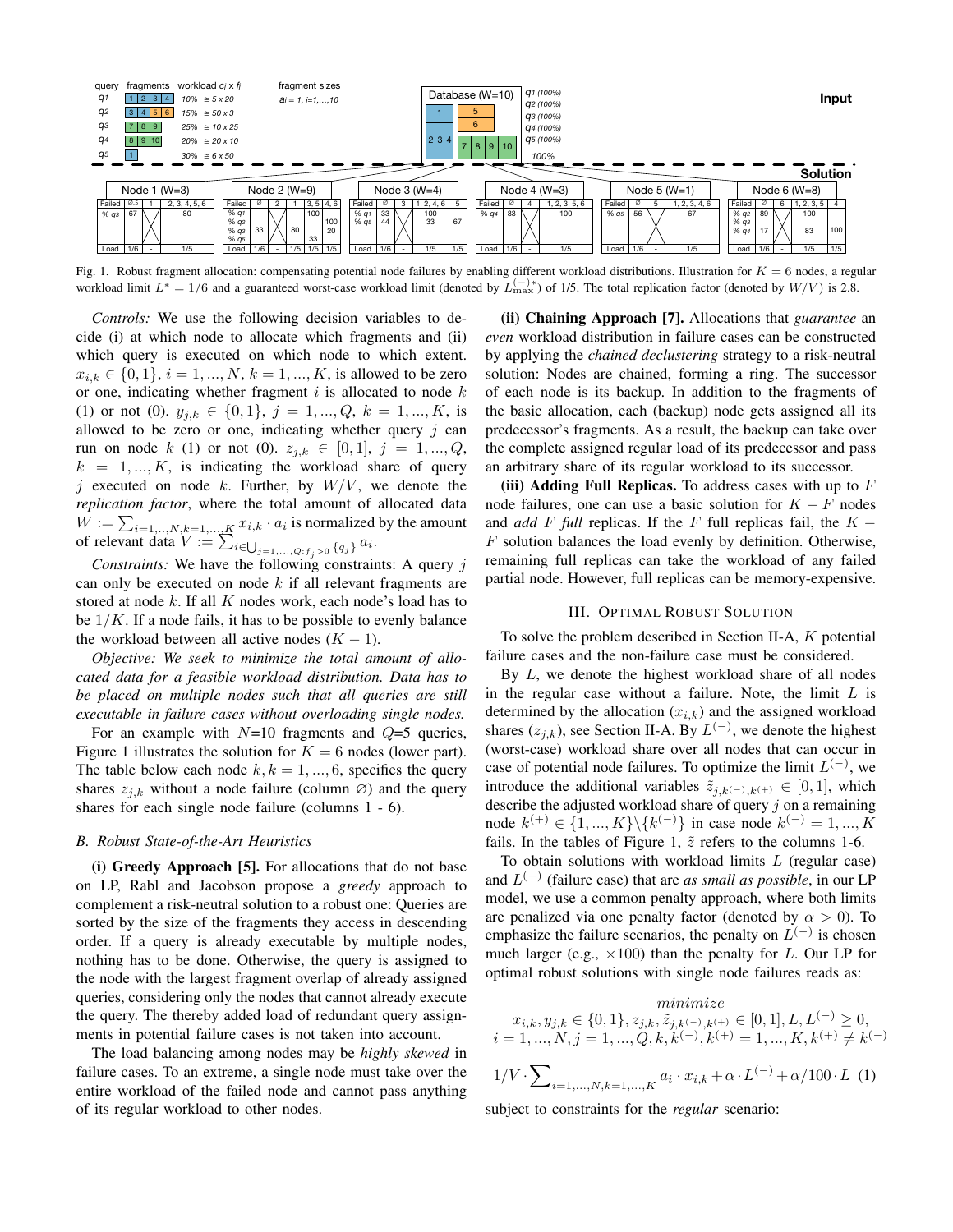$$
y_{j,k} \cdot |q_j| \le \sum_{i \in q_j} x_{i,k}, \quad j = 1, ..., Q, k = 1, ..., K
$$
 (2)

$$
z_{j,k} \le y_{j,k}, \quad j = 1, ..., Q, k = 1, ..., K
$$
 (3)

$$
\sum_{j=1,...,Q} f_j \cdot c_j / C \cdot z_{j,k} \le L, \quad k = 1,...,K \qquad (4)
$$

$$
\sum_{k=1,\dots,K} z_{j,k} = 1, \quad j = 1,\dots,Q \tag{5}
$$

and constraints for the *failure* scenarios:

$$
\tilde{z}_{j,k^{(-)},k^{(+)}} \le y_{j,k^{(+)}}, \qquad j = 1, ..., Q, k^{(-)} = 1, ..., K
$$
\n
$$
k^{(+)} \in \{1, ..., K\} \setminus \{k^{(-)}\}
$$
\n(6)

$$
\sum_{j=1,\dots,Q} \frac{f_j \cdot c_j}{C} \tilde{z}_{j,k^{(-)},k^{(+)}} \le L^{(-)}, \quad \frac{1 \le k^{(-)}, k^{(+)} \le K}{k^{(+)} \ne k^{(-)}}
$$
\n(7)

$$
\sum_{k^{(+)}=\{1,\ldots,K\}\backslash\{k^{(-)}\}} \tilde{z}_{j,k^{(-)},k^{(+)}} = 1, \quad \begin{matrix} j=1,...,Q\\ 1\leq k^{(-)}\leq K \end{matrix} \tag{8}
$$

Objective (1) minimizes the replication factor  $W/V$  and contains a penalty term for the largest workload shares L and  $L^{(-)}$ . (2) guarantees that a query j can only be executed on node k if all relevant fragments are available, see Section II. The cardinality term  $|q_i|$  expresses the number of fragments used in query  $j$ . (3) ensures that a query  $j$  can only have a positive workload share on node  $k$  if it can be executed on node k. If  $y_{j,k} = 0$  then  $z_{j,k} = 0$  follows; if  $y_{j,k} = 1$  the shares  $z_{i,k}$  are not restricted. Note, (3) couples the binary variables y and the continuous variables  $z$  in a linear way. (4) guarantees that all nodes  $k$  do not exceed the workload limit  $L$ . (5) ensures that a query's workload shares on nodes  $k$  sum up to one.

Constraints (6)-(8) ensure admissible allocations in case a node  $k^{(-)} = 1, ..., K$  is not working. The additional variables  $\tilde{z}_{i,k}(\)$ ,  $k(\tau) \in [0,1]$  express the optimal workload share of query j on the remaining nodes  $k^{(+)} = \{1, ..., K\} \backslash \{k^{(-)}\}$ if node  $k^{(-)}$  does not work. If the penalty  $\alpha$  is sufficiently large, the solution guarantees the smallest possible emergency workload limit  $L^{(-)*} = 1/(K - 1)$ ,  $K > 1$ . As all scenarios are mutually coupled, they cannot be optimized independently.

We numerically evaluate the model for the TPC-H and TPC-DS setup described in Section V-A. Table I summarizes the results of our optimal solution (cf.  $W^{R*}$ ) and compares the memory consumption and worst-case workload shares against the greedy robust heuristic (cf.  $W^{GR}$ ) and the chaining approach (cf.  $W^{CR}$ ) based on risk-neutral allocations of [5]. To calculate the worst-case workload limits  $L_{max}^{GR(-)}$ , we can use the LP (1) - (8) with a fixed fragment allocation  $\vec{x} := \vec{x}^{GR}$ . We used the Gurobi solver (version 9.0.0) (single-threaded on a laptop) with  $\alpha := 1000$ , cf. (1).

The results of Table I show that our solution outperforms the greedy robust heuristic [5] in *both* required memory (up to 24.9% less) and worst-case workload share (up to 42.5% lower). Note,  $W^{GR} < W^{R*}$  is only possible, because  $L_{max}^{GR(-)}$ is worse than the optimal limit  $L^{(-)*}$ , cf. K=4, TPC-H. Compared to the chained heuristic [7], our solution lowers the memory consumption more substantially (up to 41.8% less)

#### TABLE I

OUR OPTIMAL ROBUST SOLUTION  $(W^{R*})$  vs. the greedy heuristic [5]  $(W^{GR})$   $\&$  the chained heuristic [7]  $(W^{CR})$ : data replication FACTOR  $W^{R*}/V$  and worst-case workload limit  $L^{(-)*}$  for DIFFERENT  $K; \#$  solved with relaxed optimality gap  $10^{-3}.$ 

| K         | $W^{R*}$<br>V | $L^{(-)*}$ | time $_{W^{R*}}$ | $W^{R*}$<br>$\overline{W^{GR}}$ | $L^{(-)*}$<br>$L_{max}^{GR(-)}$ | $W^{R*}$<br>$\overline{W^{CR}}$ |  |
|-----------|---------------|------------|------------------|---------------------------------|---------------------------------|---------------------------------|--|
| 3         | 2.371         | 0.500      | $0.2$ s          | $-5.3\%$                        | $+0.0\%$                        | $-14.8\%$                       |  |
| 4         | 2.651         | 0.333      | 1.5 s            | $+3.7\%$                        | $-32.4%$                        | $-15.0\%$                       |  |
| 5         | 2.886         | 0.250      | 5.7 s            | $-2.3\%$                        | $-16.2%$                        | $-21.7%$                        |  |
| 6         | 3.153         | 0.200      | 29.1 s           | $-5.5\%$                        | $-11.4%$                        | $-23.3%$                        |  |
| 7         | 3.411         | 0.167      | $40.3 \text{ s}$ | $-4.9\%$                        | $-32.9%$                        | $-26.1%$                        |  |
| 8         | 3.708         | 0.143      | 3.507 s          | $-0.9\%$                        | $-42.5%$                        | $-21.9%$                        |  |
| 9         | 3.912         | 0.125      | 8551 s           | $-2.5%$                         | $-40.4%$                        | $-25.1%$                        |  |
| (a) TPC-H |               |            |                  |                                 |                                 |                                 |  |
|           |               |            |                  |                                 |                                 |                                 |  |

| K  | $W^{R*}$ | $L^{(-)*}$ | time $_{W^{R*}}$ | $W^{R*}$<br>$\overline{W^{GR}}$ | $r(-)*$<br>$-GR(-)$<br>$L_{max}$ | $W^{R*}$<br>$\overline{W^{CR}}$ |
|----|----------|------------|------------------|---------------------------------|----------------------------------|---------------------------------|
| 3  | 2.126    | 0.500      | 16.9 s           | $-0.2\%$                        | $-20.9\%$                        | $-22.3%$                        |
| 4  | 2.204    | 0.333      | 94.0 s           | $-20.2%$                        | $-8.6\%$                         | $-36.2\%$                       |
| 5  | 2.296    | 0.250      | 573 s            | $-17.8%$                        | $-4.0\%$                         | $-37.7\%$                       |
| 6  | 2.390    | 0.200      | 21 248 s         | $-21.8\%$                       | $-24.5%$                         | $-41.6%$                        |
| 7# | 2.454#   | 0.167      | 3958 s           | $-24.9\%$                       | $-2.2\%$                         | $-41.8%$                        |

#### (b) TPC-DS

while providing the same worst-case limits. As the complexity quickly increases, the LP is only applicable to small problems.

Remark 1 *Existing robust allocation approaches have limitations. We find that with allocations of the greedy robust heuristic [5], the load balance can be uneven if nodes fail. In contrast, the chained heuristic [7] is memory-expensive. As the optimal solution does not scale, a heuristic is needed that combines both reliable robustness and memory efficiency.*

#### IV. HEURISTIC THREE-STEP SOLUTION

We propose a three-step heuristic to solve problem (1)-(8).

# *A. Step 1: Initial Recursive Chunking*

In Step 1, we split the workload iteratively using a riskneutral LP approach described in [4], forming a tree of chunks with similar queries, which access the same fragments. We specify the assigned workload of a chunk by the (fixed) parameters  $\bar{x}_i$ ,  $\bar{y}_j \in \{0, 1\}$ ,  $\bar{z}_j \in [0, 1]$ ,  $i = 1, ..., N$ ,  $j = 1, \dots, Q$ . We only consider (i) involved fragments i, where  $\bar{x}_i = 1$  and (ii) queries j, where  $\bar{z}_j > 0$ . The node's workload share is denoted by  $\bar{w} := \sum_{j=1,\dots,Q: \bar{y}_j=1} f_j \cdot c_j/C \cdot \bar{z}_j$ . We split a chunk's workload share  $\overline{\overline{w}}$  into B subnodes, where a subnode b represents  $n_b$  leaf nodes with a workload share  $w_b := n_b/K$ ,  $\sum_{b=1,\dots,B} w_b = \bar{w}$ , using the LP given in [4], cf. (1)-(5). Assume the optimal solution of a split is  $x^*$ ,  $y^*$ , and  $z^*$ . Then, for each subnode  $b$ , we use the remaining fragments and workload share as input on the next level and apply the same LP again. The smaller  $B$  is chosen, the faster is the computation (on each level) but the data redundancy of the heuristic might raise compared to optimal allocations.

#### *B. Step 2: Robustness on the Final Level*

Assume, on the final decomposition level of Step 1, we end up with  $B$  chunks, where the data allocation for each chunk  $b, b = 1, ..., B$ , with weights  $\bar{w}_b = n_b/K$  is characterized by (fixed) values  $\bar{x}_{i,b}$ ,  $\bar{y}_{j,b}$ ,  $\bar{z}_{j,b}$ . In Step 2, we proceed as follows: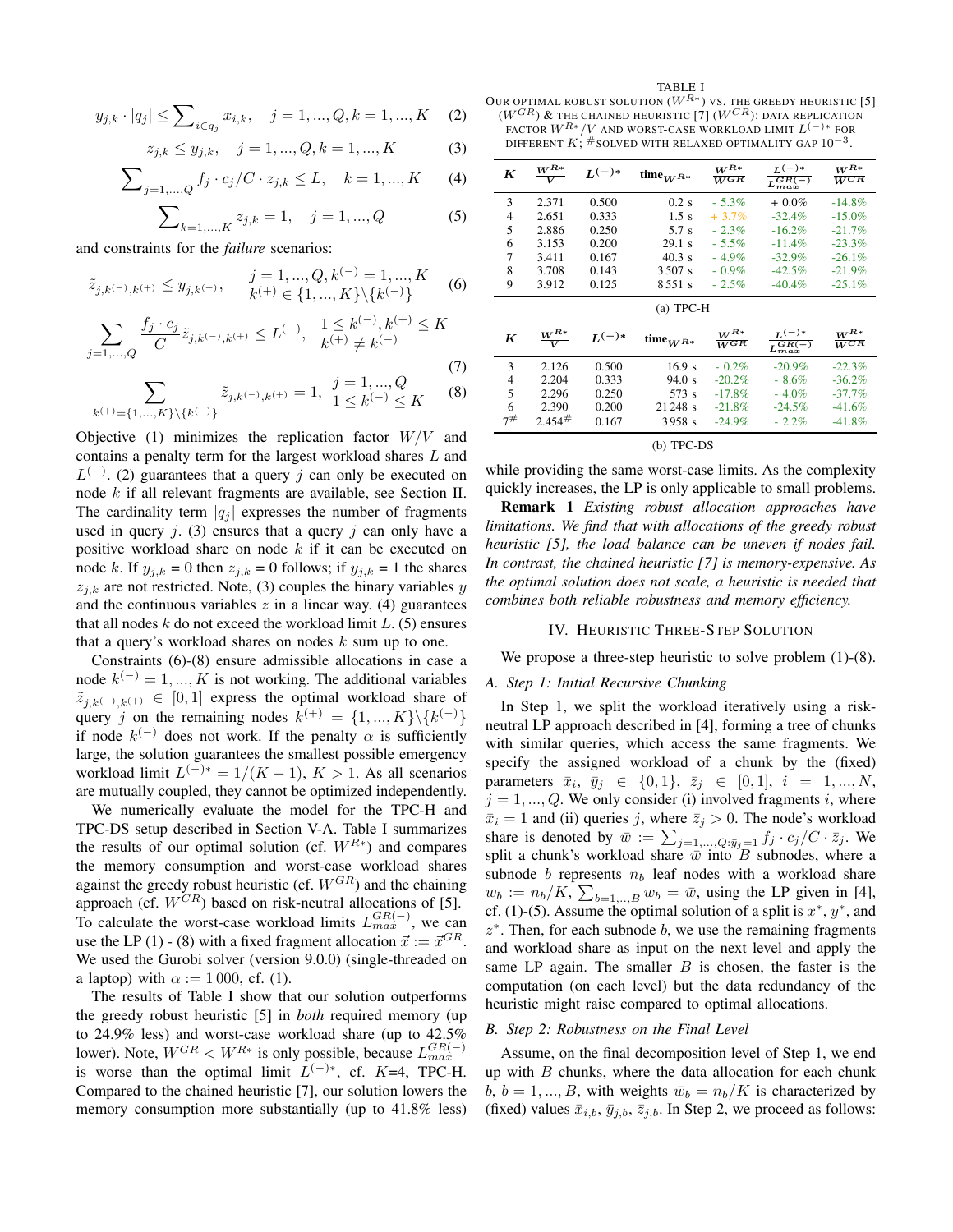

Fig. 2. Robust three-step approach: splitting the workload into chunks in Step 1; compensating potential node failures within chunks in Step 2; optimal fragment enhancement in Step 3; illustration for  $K = 6$  nodes,  $B = 2$  chunks, a regular workload limit  $L = 1/6$  and a guaranteed worst-case workload limit of  $L_{\text{max}}^{(-)} = 1/5$ . After Step 2, we have  $W^R/V = 2.5$ ; the total replication factor is  $W^R/V = 3.1$  (cp.  $W^{R*}/V = 2.8$  is optimal, see Figure 1).

For each chunk b,  $b = 1, ..., B$ , we solve the problem (1)-(8) for the corresponding (smaller) inputs. Figure 2 shows an example of Step 2, which splits  $B=2$  chunks in overall  $K=6$ nodes (three nodes per chunk). The table below each node  $k$ specifies the regular workload distribution  $z_{i,k}$  (cf. column  $\varnothing$ ) and six individual emergency load distributions  $\tilde{z}_{i,k}$ (-), $k(x)$  (cf. columns 1-6) for each potential node failure  $k^{(-)} = 1, ..., 6$ .

After Step 2, the allocation is such that the emergency load distributions are only affected for failures of nodes from the same chunk (cf. Chunk 1). In such cases (e.g.,  $k^{(-)} = 2$ ), the workload distribution within the affected Chunk 1 is reorganized by evenly balancing the load between the remaining two nodes Node 1 and 3 (load 1/4). The other chunk's nodes retain their regular workload distribution (load 1/6).

# *C. Step 3: Optimal Fragment Enhancements*

The final Step 3 seeks to enrich the fragment allocation derived in Step 2 to obtain a perfect load balancing over all nodes in the case of any node failure. The goal is to use the minimal amount of additional data to guarantee the best possible workload limit  $(L^{(-)*} = 1/(K - 1))$ . Let  $x_{i,k}^{(f)}$  $_{i,k}$  $\in \{0, 1\}$  denote the allocation of Step 2, i.e., whether fragment  $i = 1, ..., N$  is assigned to node  $k = 1, ..., K$ . We consider this allocation as *fixed*. In the LP (1)-(8), we use the *new* decision variables  $x_{i,k}^{(e)} \in \{0,1\}$  to decide whether to also add fragment i to node k. This variable  $x_{i,k}^{(e)}$  is used in the objective (1) instead of  $x_{i,k}$ . Further, we add the constraints

$$
x_{i,k}^{(f)} + x_{i,k}^{(e)} = x_{i,k}, \quad i = 1, ..., N, k = 1, ..., K
$$
 (9)

to define the actual fragments as the compound of fixed and new fragment. Compared to (1)-(8), the modified LP for Step 3 is of much lower complexity, as  $x_{i,k}^{(f)}$  are given parameters, i.e., those fragments cannot be removed. Further, the freedom of the enhancement variables  $x_{i,k}^{(e)} = 0$  is limited, as (9) implies  $x_{i,k}^{(e)} = 0$  for all  $x_{i,k}^{(f)} = 1$ . The other variables x, y, z, and  $\tilde{z}$ are of auxiliary character, as they are governed by  $x_{i,k}^{(e)}$ .

In Step 3, comparably little data has to be assigned in total, because the allocations  $x_{i,k}^{(f)}$  derived in Step 2 have the following beneficial properties: Assume an arbitrary solution of Step 2 with two chunks, say chunk  $C_1$  and  $C_2$ . To obtain a perfect load balancing if a node of  $C_1$  fails, the nodes of  $C_2$ have to take additional load of  $C_1$ . However, as  $C_2$  only has to be able to take *some arbitrary* load of  $C_1$ , it is sufficient to look for *arbitrary* nodes of  $C_2$  that can be efficiently completed in this regard via additional fragments. Due to this flexibility, typically only *little* additional data is necessary. Finally, if one node of  $C_1$  fails, the remaining nodes of  $C_1$  as well as the nodes of  $C_2$  can easily/flexibly compensate the additional load, as within Step 2 all chunks are exactly optimized for such scenarios. Hence, for multiple chunks, it is sufficient when each chunk can take and pass enough load to *one* other chunk, and all are connected.

In Figure 2, Node 4 is enhanced with three fragments (2-4) for  $q_1$ , and three fragments (7-9) for  $q_3$  are added to Node 6. After Step 3, we obtain that, whatever node fails, a perfect workload distribution can always be achieved (load 1/5). The final replication factor  $W^R/V = 3.1$  is close to the optimal solution  $W^{R*}/V = 2.8$  (see Figure 1).

Note, base allocations  $x_{i,k}^{(f)}$  are a prerequisite for the applicability of Step 3, as without a suitable (already robust) backbone solution, the LP  $(1)$  -  $(8)$  might be too complex.

#### V. EVALUATION

After a description of our end-to-end evaluation setup, we compare our approaches against the results of [5] and [7].

## *A. Setup and Model Input*

We set up a replicated PostgreSQL cluster with 16 nodes for running TPC-H and TPC-DS queries with scale factor 1. In the following, we describe how we obtained the model inputs. For TPC-H  $(Q = 22)$  and TPC-DS  $(Q = 99)$ , we modeled query costs  $c_i$  as average processing time of query j with random template parameters,  $j = 1, ..., Q$ . We deployed single-column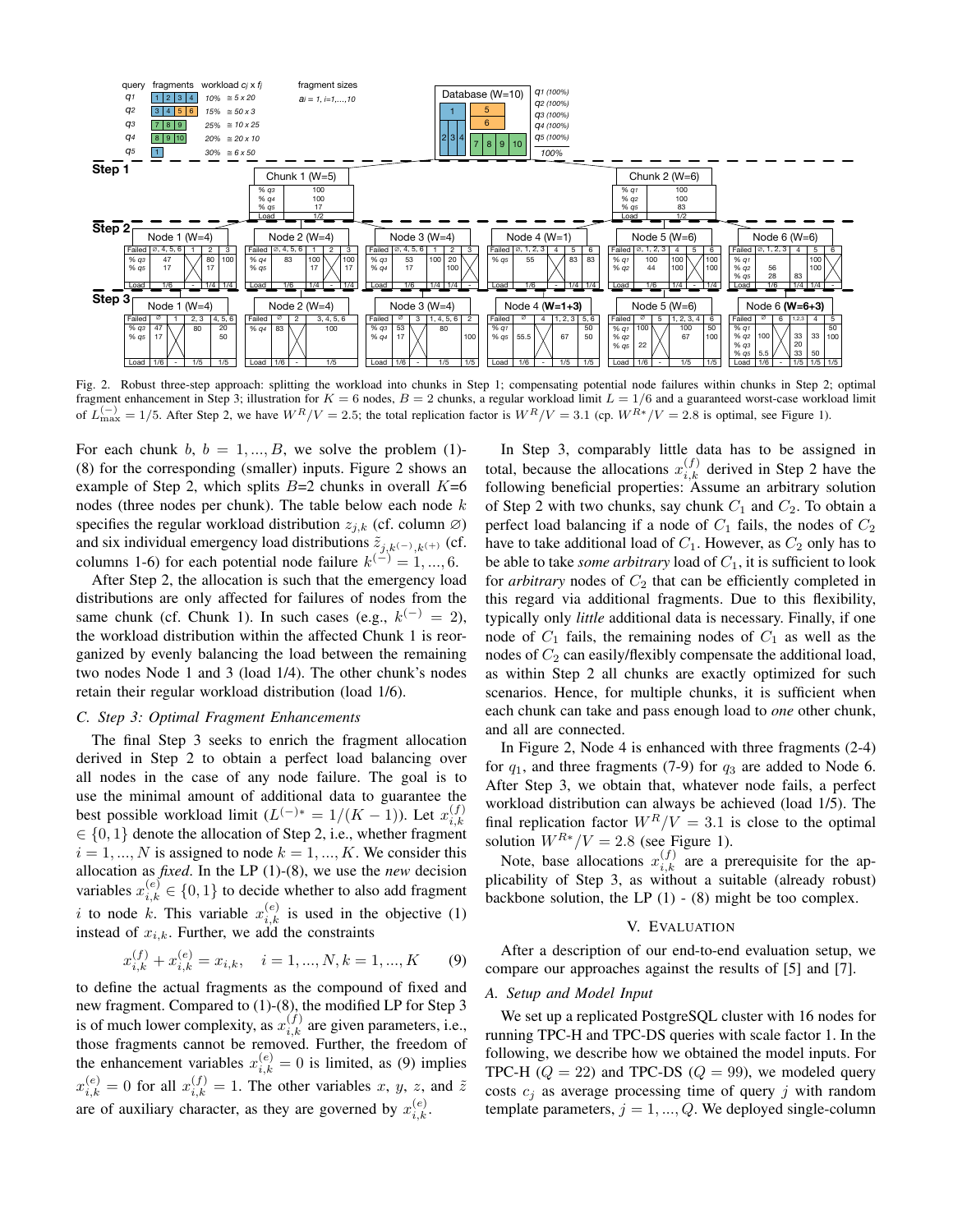TABLE II PERFORMANCE COMPARISON OF ROBUST ALLOCATIONS: OUR THREE-STEP HEURISTIC  $(W^R)$  vs. The robust heuristic by [5]  $(W^{GR})$  and chaining [7]  $(W^{CR})$ .  $^{(2)}$  result after Step 2.

| $\boldsymbol{K}$ | chunks          | $\frac{W^R}{V}$                  | $L_{max}^{(-)}$ | time $_{W^R}$     | $W^R$<br>$\overline{W}^{GR}$ | $L_{max}^{(-)}$<br>$L_{max}^{GR(-)}$    | $W^R$<br>$\overline{W^{CR}}$ |  |
|------------------|-----------------|----------------------------------|-----------------|-------------------|------------------------------|-----------------------------------------|------------------------------|--|
| 8                | $4 + 4$         | 3.947                            | 0.143           | 5.5 s             | $+5.5%$                      | $-42.5%$                                | $-16.9%$                     |  |
| 9                | $3+3+3$         | 4.305                            | 0.125           | 2.5s              | $+7.2%$                      | $-40.4%$                                | $-17.5%$                     |  |
| $10^{(2)}$       | $5 + 5$         | 4.481                            | 0.125           | 14.0 s            | $-0.4%$                      | $-12.9%$                                | $-19.5%$                     |  |
| 10               | $5 + 5$         | 4.524                            | 0.111           | 14.8 <sub>s</sub> | $+0.5\%$                     | $-22.6%$                                | $-18.8%$                     |  |
| 11               | $6 + 5$         | 4.611                            | 0.100           | 42.7 s            | $-5.5%$                      | $-30.3%$                                | $-19.6%$                     |  |
| 12               | $6 + 6$         | 4.982                            | 0.091           | 27.4 s            | $-3.1%$                      | $-36.7%$                                | $-16.9%$                     |  |
| 13               | $7 + 6$         | 5.430                            | 0.083           | 16.2s             | $+3.8%$                      | $-41.9%$                                | $-13.5%$                     |  |
| 14               | $5 + 5 + 4$     | 5.396                            | 0.077           | $12.2$ s          | $-7.2%$                      | $-29.8%$                                | $-21.7%$                     |  |
| 15               | $5 + 5 + 5$     | 5.790                            | 0.071           | 6.9 <sub>s</sub>  | $-1.0%$                      | $-28.1%$                                | $-16.4%$                     |  |
| $16^{(2)}$       | $8 + 8$         | 6.027                            | 0.071           | 139s              | $-3.7%$                      | $-28.5%$                                | $-20.0%$                     |  |
| 16               | $8 + 8$         | 6.105                            | 0.067           | 151s              | $-2.5%$                      | $-32.8%$                                | $-19.0%$                     |  |
| $(a)$ TPC-H      |                 |                                  |                 |                   |                              |                                         |                              |  |
| K                | chunks          | $W^R$<br>$\overline{\mathbf{v}}$ | $L_{max}^{(-)}$ | time $_{W^R}$     | $W^R$<br>$\overline{W^{GR}}$ | $\frac{L_{max}^{(-)}}{L_{max}^{GR(-)}}$ | $W^R$<br>$\overline{W^{CR}}$ |  |
| 5                | $3 + 2$         | 2.443                            | 0.250           | 25.8 s            | $-12.5%$                     | $-4.0\%$                                | $-33.8%$                     |  |
| 6                | $3 + 3$         | 2.550                            | 0.200           | 24.3 s            | $-16.6%$                     | $-24.5%$                                | $-37.7%$                     |  |
| 7                | $4 + 3$         | 2.624                            | 0.167           | 92.8s             | $-19.7%$                     | $-2.2\%$                                | $-37.7%$                     |  |
| 8                | $4 + 4$         | 2.683                            | 0.143           | 66.6 s            | $-18.7%$                     | $-5.7%$                                 | $-36.9%$                     |  |
| 9                | $3+3+3$         | 3.017                            | 0.125           | 16.3s             | $-10.6%$                     | $-11.9%$                                | $-30.2%$                     |  |
| 10               | $4 + 3 + 3$     | 3.102                            | 0.111           | 14.4s             | $-11.7%$                     | $-6.3%$                                 | $-32.7%$                     |  |
| 11               | $4 + 4 + 3$     | 3.175                            | 0.100           | 58.0 s            | $-8.9\%$                     | $-10.2%$                                | $-32.2%$                     |  |
| 12               | $4 + 4 + 4$     | 3.274                            | 0.091           | 86.2 s            | $-11.8%$                     | $-31.5%$                                | $-35.0%$                     |  |
| 13               | $4+3+3+3$       | 3.352                            | 0.083           | 93.3 s            | $-11.9%$                     | $-27.0%$                                | $-36.6%$                     |  |
| 14               | $4+4+3+3$       | 3.636                            | 0.077           | 176s              | $-8.4\%$                     | $-7.5\%$                                | $-33.2%$                     |  |
| $15^{(2)}$       | $4+4+4+3$       | 3.507                            | 0.100           | 111 s             | $-15.6%$                     | $+19.7%$                                | $-38.2%$                     |  |
| $15^{(2)}$       | $5 + 5 + 5$     | 3.430                            | 0.083           | 895 s             | $-17.5%$                     | $-0.3%$                                 | $-39.6%$                     |  |
| 15               | $4+4+4+3$       | 3.682                            | 0.071           | 124s              | $-11.4%$                     | $-14.5%$                                | $-35.2%$                     |  |
| 16               | $4 + 4 + 4 + 4$ | 4.044                            | 0.067           | 209s              | $-6.9\%$                     | $-19.8%$                                | $-30.8%$                     |  |

(b) TPC-DS

indices on all primary key columns. As processing TPC-H query 17 and 20 exceeded the set timeout of 120 s, we omitted them in our allocations. Likewise, we omitted the five most expensive TPC-DS queries, resulting in 94 remaining queries. We use vertical partitioning with each column as an individual fragment. Fragment/column sizes  $a_i$ ,  $i = 1, ..., N$ , for TPC-H  $(N = 61)$  and TPC-DS  $(N = 425)$  are modeled by using the PostgreSQL function pg\_column\_size(). In case there is an index on an attribute, the associated fragment size is increased by the index size. All model inputs to reproduce the calculation of all allocations are available online [8].

#### *B. Numerical Evaluation of Step 2 and Step 3*

Table II compares the results of our robust heuristic (cf.  $W^R$ ) against the greedy [5] (cf.  $W^{GR}$ ) and chaining approach [7] (cf.  $W^{CR}$ ). The results verify that also large problems can be addressed in a reasonable time.

For TPC-H (Table IIa), we find that our worst-case limits  $L_{max}^{(-)}$  are *clearly better* (up to 42.5%) compared to the greedy approach, although our heuristic requires similar or even less memory. To illustrate the impact of Step 3, we also include results obtained after Step 2 (indicated by <sup>(2)</sup>), cf.  $K = 10, 16$ . We observe that the amount of data enhancements to realize an optimal load balancing is small. After Step 3, for all K the limit  $L_{max}^{(-)}$  coincides with the optimal lower bound  $L^{(-)*} = 1/(K - 1)$ . In contrast, in some settings (e.g., TPC-

H,  $K = 8$ , 9, or 13) the limit  $L_{max}^{GR(-)}$  of [5] can be close to the worst case  $2 \times L^*$  (see, e.g., TPC-H,  $K = 8$  where  $L_{max}^{GR(-)} = 0.248$  and  $2 \times L^* = 2/K = 0.250$ , which reflects the case in which one node has to (i) additionally take the entire workload of the failure node  $(1/K)$  and  $(ii)$  cannot pass some of its regular workload (1/K) to other nodes. Compared to the chaining approach, our three-step approach requires less memory (up to 21.7%) for all  $K \geq 3$ , while providing the same worst-case limits, i.e,  $L_{max}^{(-)} = L_{max}^{CR(-)}$ .

For TPC-DS (Table IIb), we observe that our heuristic constantly requires significantly *less memory* (up to 19.7%) than the greedy approach while still obtaining *better (optimal)* worst-case limits (up to 31.5%). Again, the data enhancements and additional runtime of Step 3 are small. Compared to optimal solutions (cf. Table Ib,  $K = 5, 6, 7$ ) our heuristic's memory consumption is near-optimal and, most importantly, remains applicable to larger numbers K. Compared to the chaining approach with the same worst-case limits, our threestep approach requires 30-38% less memory for all  $K > 5$ .

To avoid long runtimes, we can use Step 2 with smaller chunks (see  $K=4+4+4+3$  vs.  $K=5+5+5$ , TPC-DS), which can be derived significantly faster (111 s vs. 895 s) while the required memory is only slightly (2%) higher.

Recall, the greedy approach [5] does not optimize the limit  $L_{max}^{GR(-)}$ , and is, hence, to some extent *unforeseeable* regarding its quality (see, e.g.,  $K=7$  vs.  $K=12$ , TPC-DS). In contrast, the chaining approach [7] does not focus on memory efficiency. Chaining entire (and mostly unrelated) nodes wastes optimization potential compared to both adding robustness per chunk and more fine granular fragment enhancements (Step 3).

Remark 2 *The evaluation shows that our three-step heuristic clearly outperforms both robust approaches [5] and [7] when comparing (i) memory efficiency (up to 38% better) and (ii) worst-case workload limits (up to 42% better). Further, even large problems can be solved in a reasonable time.*

*The quality of our results is based on the mutually supportive interplay of the three LP models, cf. Step 1 - 3: Step 1 reduces the complexity of the initial problem using a memoryefficient workload decomposition. Exploiting the LP (1) - (8), Step 2 effectively adds robustness within the final chunks of Step 1. Finally, based on Step 2's allocation, Step 3 guarantees a perfect load balance using optimal data enhancements.*

#### *C. End-To-End Evaluation*

We evaluate the TPC-H throughput of allocations in a PostgreSQL cluster. The number of benchmark streams  $S = 8 \cdot K$ (representing users) depends on the cluster size  $K$ . A central dispatcher maintains a query queue for each replica. For full replication, queries from stream s are added to the queue of node  $k = 1 + (s - 1) \mod K$ . For partial replication, queries are added to a queue of a node which stores all relevant fragments to process the query (considering the costs of queued and currently processed queries). A fixed number of connections per replica is used to query the database, removing queries from the according queue. For  $K=16$ , there are  $8.16 =$ 128 clients, resulting in 128 active queries at a time. We run an